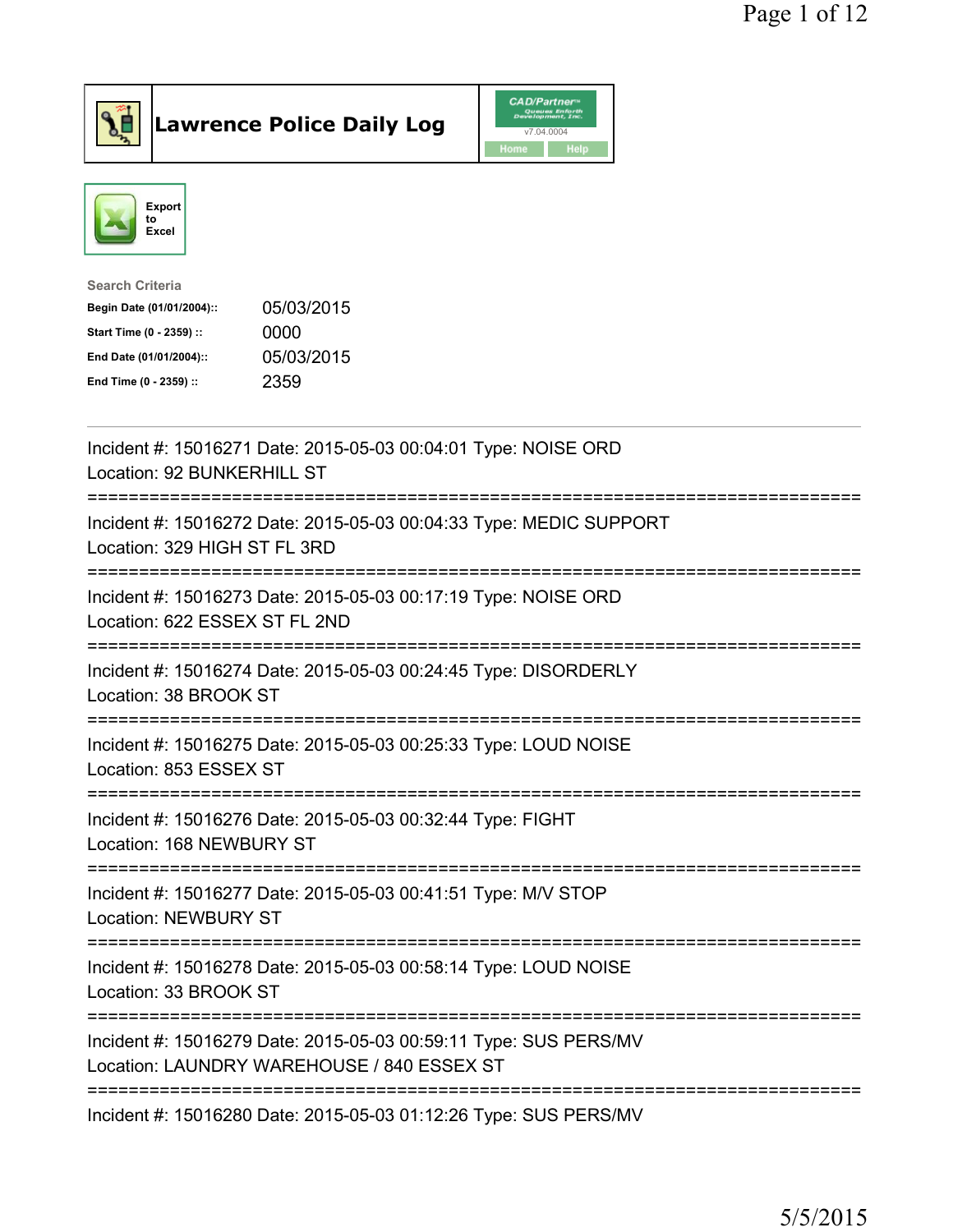| Location: 8 PLEASANT ST                                                                                                  |
|--------------------------------------------------------------------------------------------------------------------------|
| Incident #: 15016281 Date: 2015-05-03 01:13:41 Type: NOISE ORD<br>Location: 59 MAPLE ST<br>===================           |
| Incident #: 15016282 Date: 2015-05-03 01:18:52 Type: DISTURBANCE<br>Location: 50 HIGH ST<br>============================ |
| Incident #: 15016283 Date: 2015-05-03 01:25:29 Type: AUTO ACC/UNK PI<br>Location: 200 HIGH ST                            |
| Incident #: 15016284 Date: 2015-05-03 01:35:05 Type: GUN CALL<br>Location: 100 ERVING AV                                 |
| Incident #: 15016285 Date: 2015-05-03 02:05:34 Type: NOISE ORD<br>Location: 17 PROVIDENCE ST FL 1                        |
| Incident #: 15016286 Date: 2015-05-03 02:14:47 Type: STOL/MV/PAS<br>Location: 19 RIDGE RD                                |
| Incident #: 15016287 Date: 2015-05-03 02:22:02 Type: THREATS<br>Location: WALK IN / MARBLE AV                            |
| Incident #: 15016288 Date: 2015-05-03 02:28:47 Type: SHOTS FIRED<br>Location: S UNION ST & SALEM ST                      |
| Incident #: 15016289 Date: 2015-05-03 02:31:16 Type: RECOV/STOL/MV<br>Location: STORROW PARK / PLEASANT ST               |
| Incident #: 15016290 Date: 2015-05-03 02:34:46 Type: NOISE ORD<br>Location: 521 HAMPSHIRE ST FL 2 REAR                   |
| Incident #: 15016291 Date: 2015-05-03 02:35:33 Type: DOMESTIC/PROG<br>Location: 13 BUNKERHILL ST                         |
| Incident #: 15016292 Date: 2015-05-03 02:51:23 Type: THREATS<br>Location: WALK IN / 499 HAVERHILL ST                     |
| Incident #: 15016293 Date: 2015-05-03 02:54:21 Type: AUTO ACC/NO PI<br>Location: CARVER ST & MERRIMACK ST                |
| Incident #: 15016294 Date: 2015-05-03 02:55:09 Type: SUS PERS/MV<br>Location: S BROADWAY & SHATTUCK ST                   |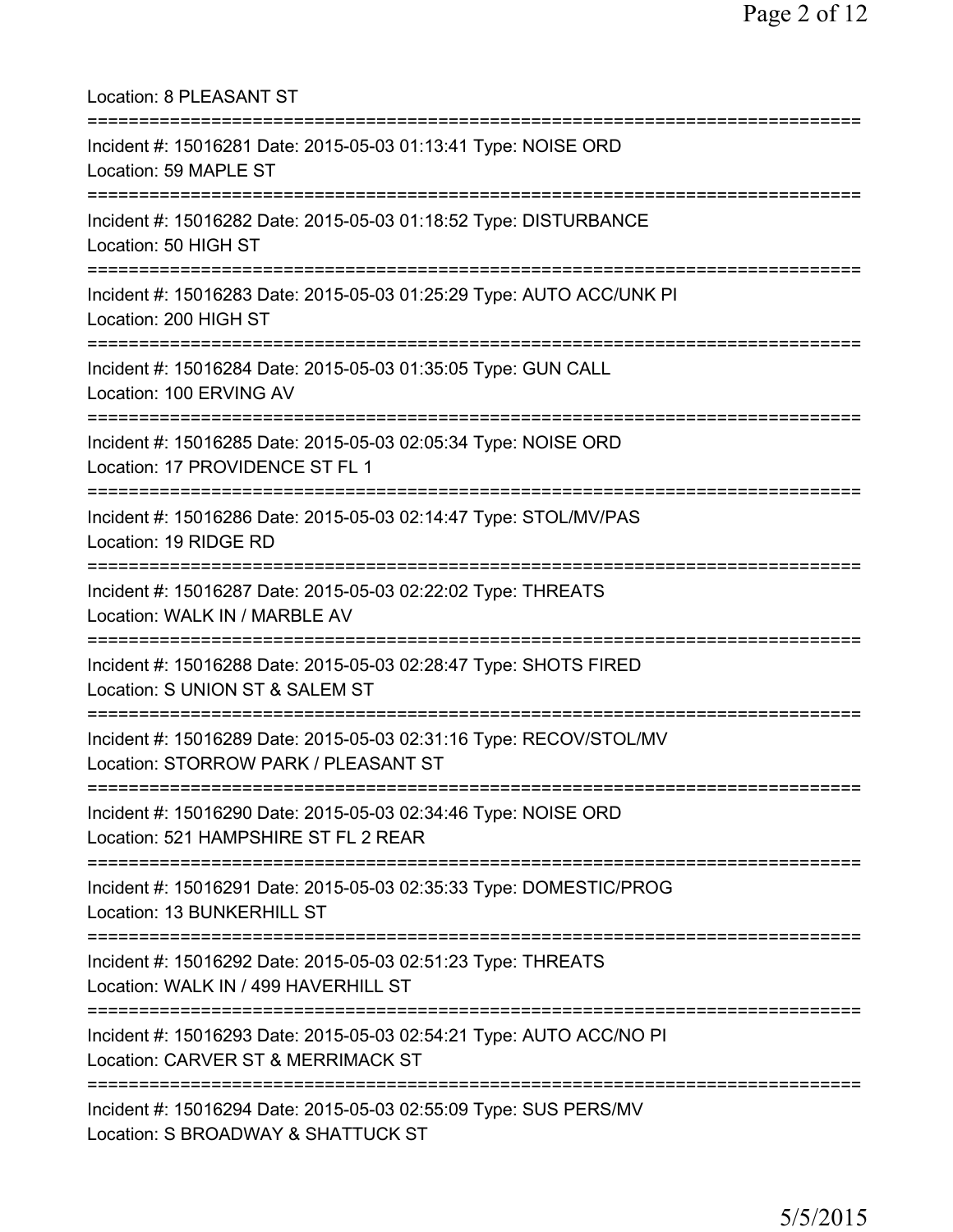| Incident #: 15016295 Date: 2015-05-03 02:56:25 Type: NOISE ORD<br>Location: 76 WATER ST                                                    |
|--------------------------------------------------------------------------------------------------------------------------------------------|
| Incident #: 15016296 Date: 2015-05-03 03:09:05 Type: DISTURBANCE<br>Location: 259 FARNHAM ST FL 1                                          |
| Incident #: 15016297 Date: 2015-05-03 03:09:49 Type: DISTURBANCE<br>Location: 65 BOXFORD ST #2<br>=====================                    |
| Incident #: 15016298 Date: 2015-05-03 03:26:18 Type: NOISE ORD<br>Location: 245 ERVING AV FL 2                                             |
| Incident #: 15016299 Date: 2015-05-03 03:33:52 Type: HIT & RUN M/V<br>Location: HAVERHILL ST & LAWRENCE ST<br>============================ |
| Incident #: 15016300 Date: 2015-05-03 03:45:06 Type: NOISE ORD<br>Location: 73 JACKSON FL 3R                                               |
| Incident #: 15016301 Date: 2015-05-03 03:50:57 Type: NOISE ORD<br>Location: 22 SAUNDERS ST FL 2                                            |
| Incident #: 15016302 Date: 2015-05-03 03:54:15 Type: FIGHT<br>Location: 26 YALE ST                                                         |
| Incident #: 15016303 Date: 2015-05-03 04:07:06 Type: DISTURBANCE<br>Location: 259 FARNHAM ST                                               |
| Incident #: 15016304 Date: 2015-05-03 04:14:16 Type: DK (DRUNK)<br>Location: BROADWAY & LOWELL ST                                          |
| Incident #: 15016305 Date: 2015-05-03 04:18:10 Type: DISORDERLY<br>Location: 95 FARNHAM ST                                                 |
| Incident #: 15016306 Date: 2015-05-03 04:45:01 Type: DISTURBANCE<br>Location: 259 FARNHAM ST                                               |
| Incident #: 15016307 Date: 2015-05-03 04:46:46 Type: NOISE ORD<br>Location: 64 MANCHESTER ST FL 3                                          |
| Incident #: 15016308 Date: 2015-05-03 04:58:42 Type: NOISE ORD<br>Location: 115 SPRUCE ST                                                  |
|                                                                                                                                            |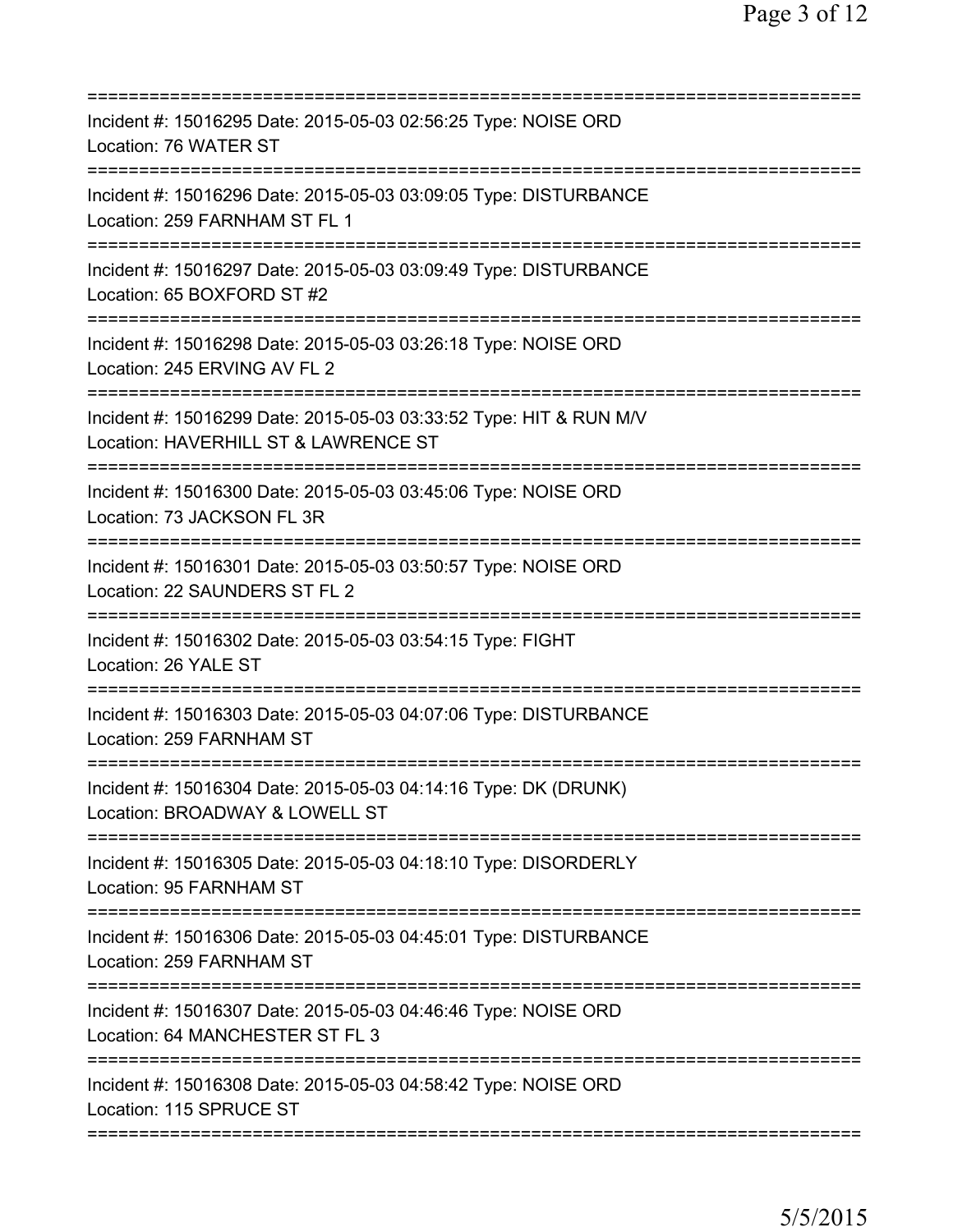| Incident #: 15016309 Date: 2015-05-03 05:18:02 Type: ALARMS<br>Location: 2 SARATOGA ST                  |
|---------------------------------------------------------------------------------------------------------|
| Incident #: 15016310 Date: 2015-05-03 05:23:23 Type: FIGHT<br>Location: SARATOGA ST                     |
| Incident #: 15016311 Date: 2015-05-03 06:15:54 Type: NOISE ORD<br>Location: 10 LORENZO RD               |
| Incident #: 15016312 Date: 2015-05-03 07:31:47 Type: RECOV/STOL/MV<br>Location: 199 PARK ST             |
| ------------<br>Incident #: 15016313 Date: 2015-05-03 07:52:56 Type: ALARMS<br>Location: 70 N PARISH RD |
| Incident #: 15016314 Date: 2015-05-03 07:55:58 Type: TENANT PROB<br>Location: 42 CROSS ST               |
| Incident #: 15016315 Date: 2015-05-03 08:31:18 Type: LOST PROPERTY<br>Location: 309 PARK ST<br>         |
| Incident #: 15016316 Date: 2015-05-03 08:39:30 Type: ALARMS<br>Location: 89 WACHUSETTS AV               |
| Incident #: 15016317 Date: 2015-05-03 09:01:47 Type: MEDIC SUPPORT<br>Location: 100 MARKET ST #APT E    |
| Incident #: 15016318 Date: 2015-05-03 09:04:22 Type: HIT & RUN M/V<br>Location: JACKSON ST & OAK ST     |
| Incident #: 15016319 Date: 2015-05-03 09:32:58 Type: DOMESTIC/PROG<br>Location: 13 PROSPECT WY          |
| Incident #: 15016321 Date: 2015-05-03 09:36:24 Type: SUICIDE ATTEMPT<br>Location: 158 PARK ST FL 2NDFL  |
| Incident #: 15016320 Date: 2015-05-03 09:36:48 Type: DISTURBANCE<br>Location: SUNBRIDGE / 800 ESSEX ST  |
| Incident #: 15016322 Date: 2015-05-03 10:02:33 Type: MEDIC SUPPORT<br>Location: 247 FARNHAM ST FL 2NDFL |
| Incident #: 15016323 Date: 2015-05-03 10:03:27 Type: ROBBERY ARMED                                      |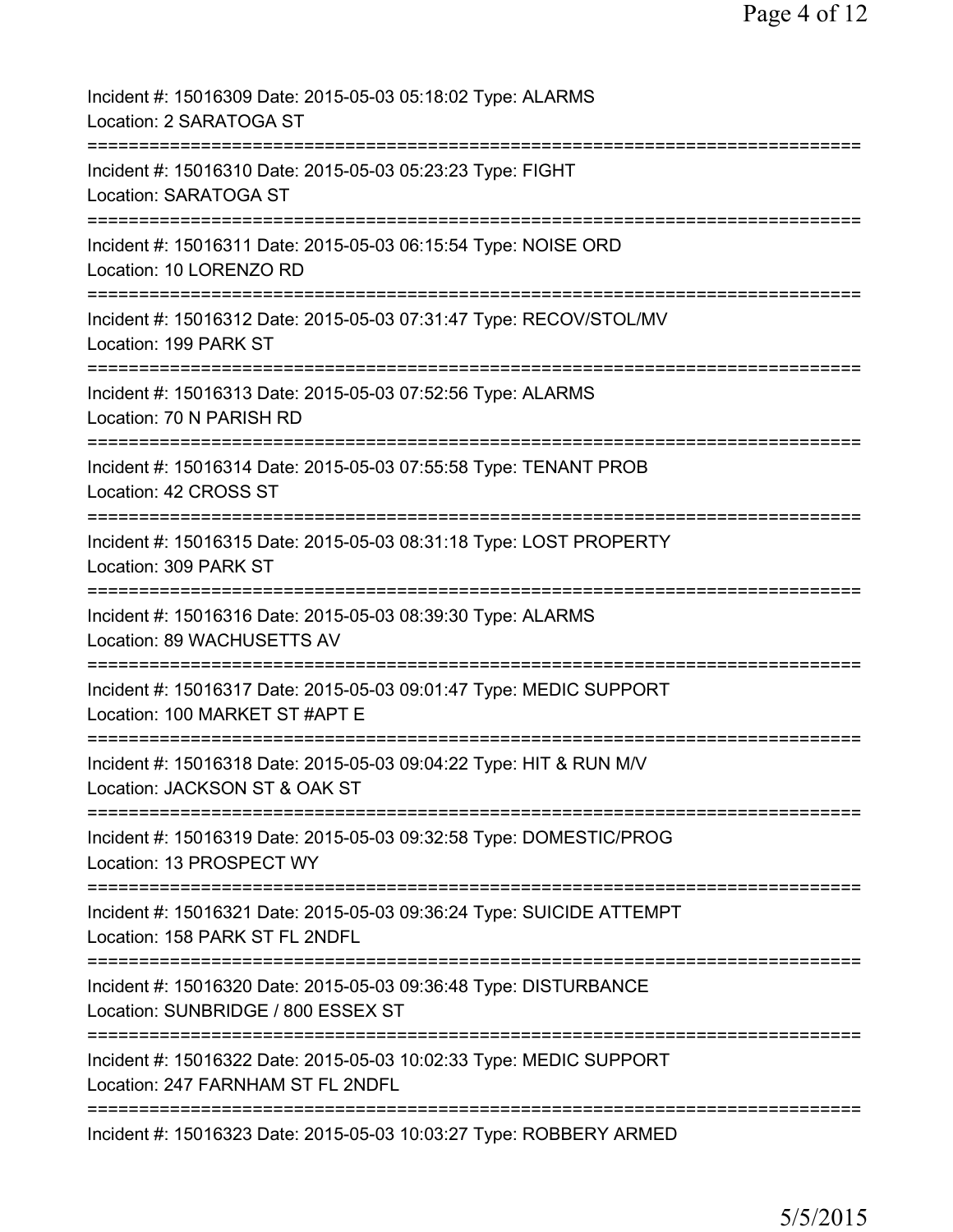Location: 21 SPRINGFIELD ST =========================================================================== Incident #: 15016324 Date: 2015-05-03 10:34:10 Type: NEIGHBOR PROB Location: 113 STEARNS AV =========================================================================== Incident #: 15016325 Date: 2015-05-03 10:37:28 Type: MAL DAMAGE Location: 468 N CANAL ST =========================================================================== Incident #: 15016326 Date: 2015-05-03 10:56:06 Type: DK (DRUNK) Location: MCDONALDS / 50 BROADWAY =========================================================================== Incident #: 15016327 Date: 2015-05-03 10:57:42 Type: MAL DAMAGE Location: 287 S BROADWAY =========================================================================== Incident #: 15016328 Date: 2015-05-03 11:10:37 Type: SUS PERS/MV Location: TEDESCHI / 383 BROADWAY =========================================================================== Incident #: 15016329 Date: 2015-05-03 11:59:14 Type: ALARM/BURG Location: COMMONWEALTH MOTORS / 1 COMMONWEALTH DR =========================================================================== Incident #: 15016330 Date: 2015-05-03 12:11:49 Type: M/V STOP Location: 139 PARK ST =========================================================================== Incident #: 15016332 Date: 2015-05-03 12:19:34 Type: LARCENY/PAST Location: 12 SCHOOL ST =========================================================================== Incident #: 15016331 Date: 2015-05-03 12:21:57 Type: M/V STOP Location: 389 BROADWAY =========================================================================== Incident #: 15016334 Date: 2015-05-03 12:43:56 Type: DISTURBANCE Location: 21 LEONARD AV =========================================================================== Incident #: 15016333 Date: 2015-05-03 12:44:07 Type: M/V STOP Location: 83 HAVERHILL ST =========================================================================== Incident #: 15016335 Date: 2015-05-03 12:46:07 Type: MEDIC SUPPORT Location: 87 DORCHESTER ST FL 1ST =========================================================================== Incident #: 15016336 Date: 2015-05-03 12:52:09 Type: SUICIDE ATTEMPT Location: 30 MARLBORO ST =========================================================================== Incident #: 15016337 Date: 2015-05-03 12:58:40 Type: ALARM/BURG Location: 345 HAMPSHIRE ST FL 1ST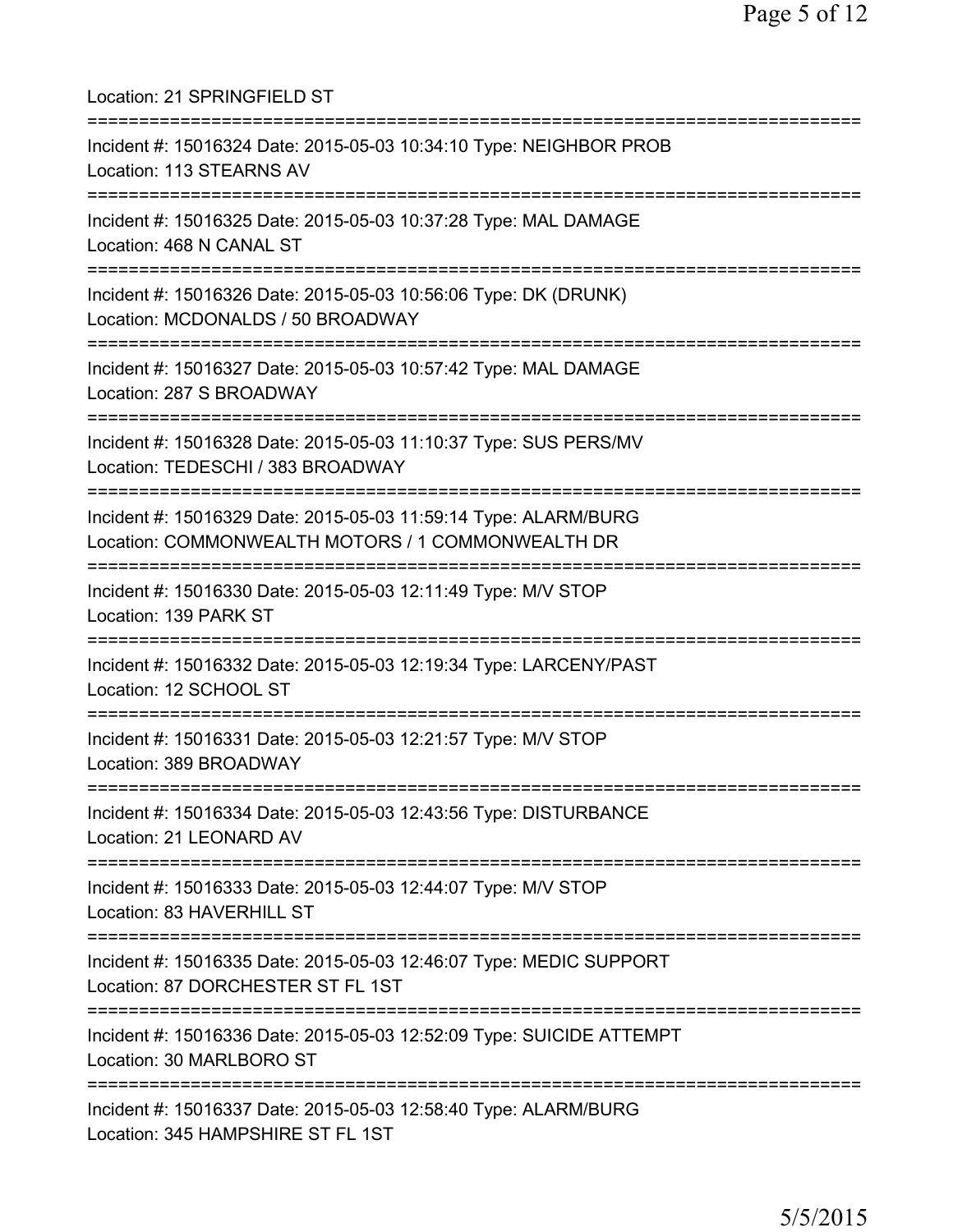| Incident #: 15016338 Date: 2015-05-03 13:02:27 Type: SUS PERS/MV<br>Location: 112 BEACON AV                                                   |
|-----------------------------------------------------------------------------------------------------------------------------------------------|
| Incident #: 15016339 Date: 2015-05-03 13:03:05 Type: NOISE ORD<br>Location: 4 MAY ST                                                          |
| Incident #: 15016340 Date: 2015-05-03 13:23:09 Type: SUS PERS/MV<br>Location: DUNKIN DONUTS / 123 LAWRENCE ST<br>============================ |
| Incident #: 15016341 Date: 2015-05-03 13:50:42 Type: AUTO ACC/NO PI<br>Location: 23 MILFORD ST                                                |
| Incident #: 15016342 Date: 2015-05-03 13:56:05 Type: ANIMAL COMPL<br>Location: 4 HOLLY ST                                                     |
| .====================================<br>Incident #: 15016343 Date: 2015-05-03 14:05:51 Type: MV/BLOCKING<br>Location: 39 TEXAS AV            |
| Incident #: 15016345 Date: 2015-05-03 14:21:59 Type: MISSING PERS<br>Location: 63 BROOK ST                                                    |
| Incident #: 15016344 Date: 2015-05-03 14:23:49 Type: NEIGHBOR PROB<br>Location: 71 SPRINGFIELD ST FL 2NDFL                                    |
| Incident #: 15016346 Date: 2015-05-03 14:36:57 Type: MEDIC SUPPORT<br>Location: 11 LENOX CIR                                                  |
| Incident #: 15016347 Date: 2015-05-03 14:39:13 Type: LARCENY/PAST<br>Location: 15 HALSEY ST                                                   |
| Incident #: 15016348 Date: 2015-05-03 14:44:29 Type: UNKNOWN PROB<br>Location: 224 WATER ST                                                   |
| Incident #: 15016349 Date: 2015-05-03 15:07:06 Type: CK WELL BEING<br>Location: 147 SARATOGA ST #1ST                                          |
| Incident #: 15016350 Date: 2015-05-03 15:19:08 Type: KEEP PEACE<br>Location: 65 BOXFORD ST                                                    |
| Incident #: 15016351 Date: 2015-05-03 15:20:23 Type: FIGHT<br>Location: S COMMON ST PARK                                                      |
|                                                                                                                                               |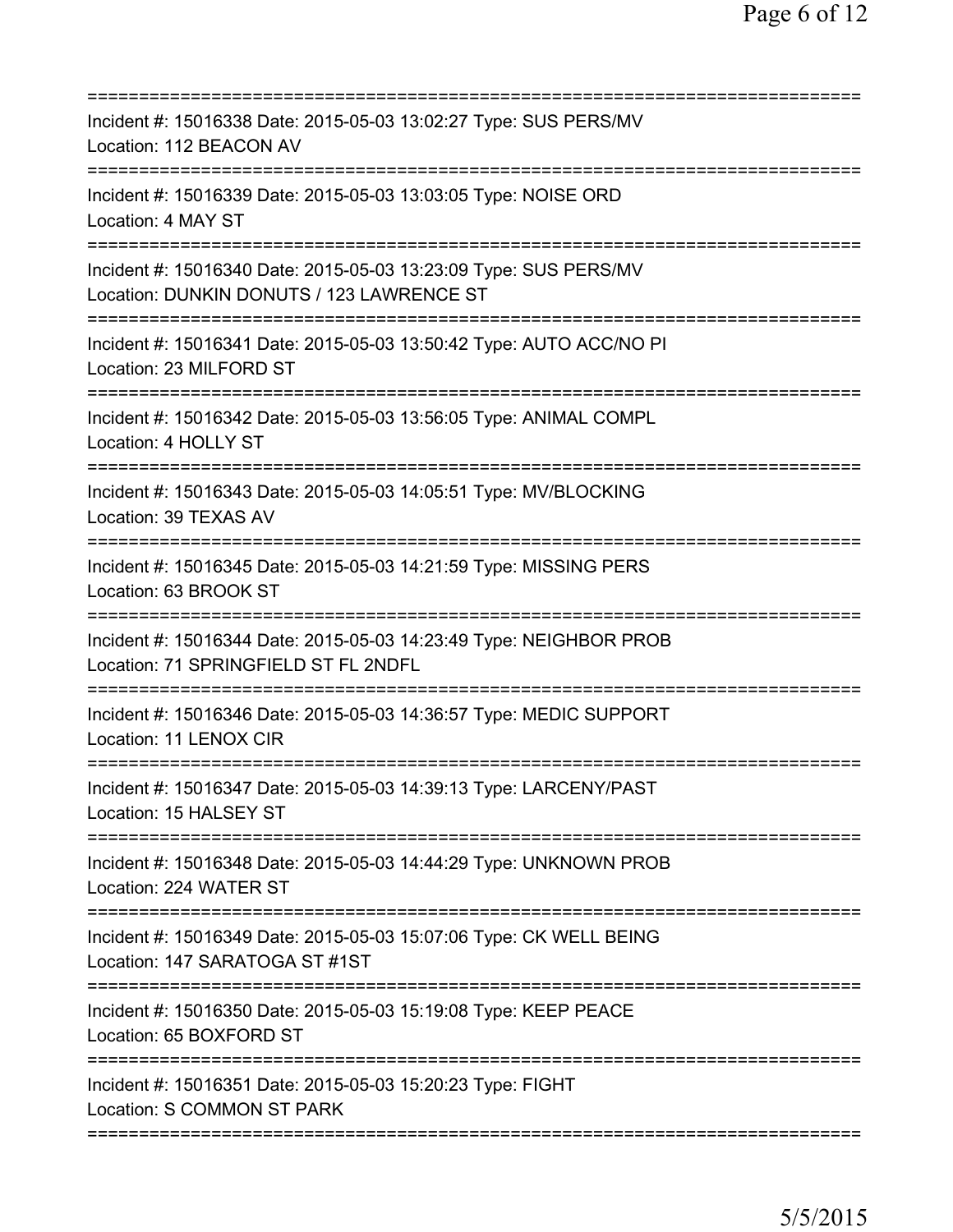| Incident #: 15016352 Date: 2015-05-03 15:22:20 Type: NOISE ORD<br>Location: 42 CANTON ST                                                                                 |
|--------------------------------------------------------------------------------------------------------------------------------------------------------------------------|
| Incident #: 15016353 Date: 2015-05-03 15:31:33 Type: M/V STOP<br>Location: 264 ESSEX ST                                                                                  |
| Incident #: 15016354 Date: 2015-05-03 15:35:10 Type: NOISE ORD<br>Location: 87 AVON ST                                                                                   |
| Incident #: 15016355 Date: 2015-05-03 15:42:49 Type: ALARM/BURG<br>Location: SANTOS / 35 KENDALL ST                                                                      |
| =======================<br>Incident #: 15016356 Date: 2015-05-03 15:44:04 Type: MV/BLOCKING<br>Location: 18 ORCHARD ST                                                   |
| Incident #: 15016357 Date: 2015-05-03 15:46:52 Type: DISTURBANCE<br>Location: 110 THOREAU WAY                                                                            |
| Incident #: 15016358 Date: 2015-05-03 15:53:25 Type: A&B D/W PAST<br>Location: 153 MAY ST                                                                                |
| Incident #: 15016361 Date: 2015-05-03 16:12:31 Type: MISSING PERS<br>Location: 134 PROSPECT ST #2                                                                        |
| Incident #: 15016359 Date: 2015-05-03 16:38:12 Type: SUS PERS/MV<br>Location: 12 DIAMOND ST                                                                              |
| Incident #: 15016360 Date: 2015-05-03 16:59:18 Type: LARCENY/PAST<br>Location: LAWRENCE GENERAL HOSPITAL / 1 GENERAL ST                                                  |
| ==========================<br>Incident #: 15016362 Date: 2015-05-03 17:27:17 Type: LOUD NOISE<br>Location: SOUTH ST                                                      |
| ===========================<br>Incident #: 15016363 Date: 2015-05-03 17:30:42 Type: LARCENY/MV/ATTE<br>Location: 18 KRESS ST                                             |
| Incident #: 15016364 Date: 2015-05-03 17:33:20 Type: SUS PERS/MV<br>Location: HAFFNER'S GAS STATION / 69 PARKER ST                                                       |
| =================================<br>=====================================<br>Incident #: 15016365 Date: 2015-05-03 17:34:46 Type: LOUD NOISE<br>Location: 168 SPRUCE ST |
| Incident #: 15016366 Date: 2015-05-03 17:36:45 Type: M/V STOP                                                                                                            |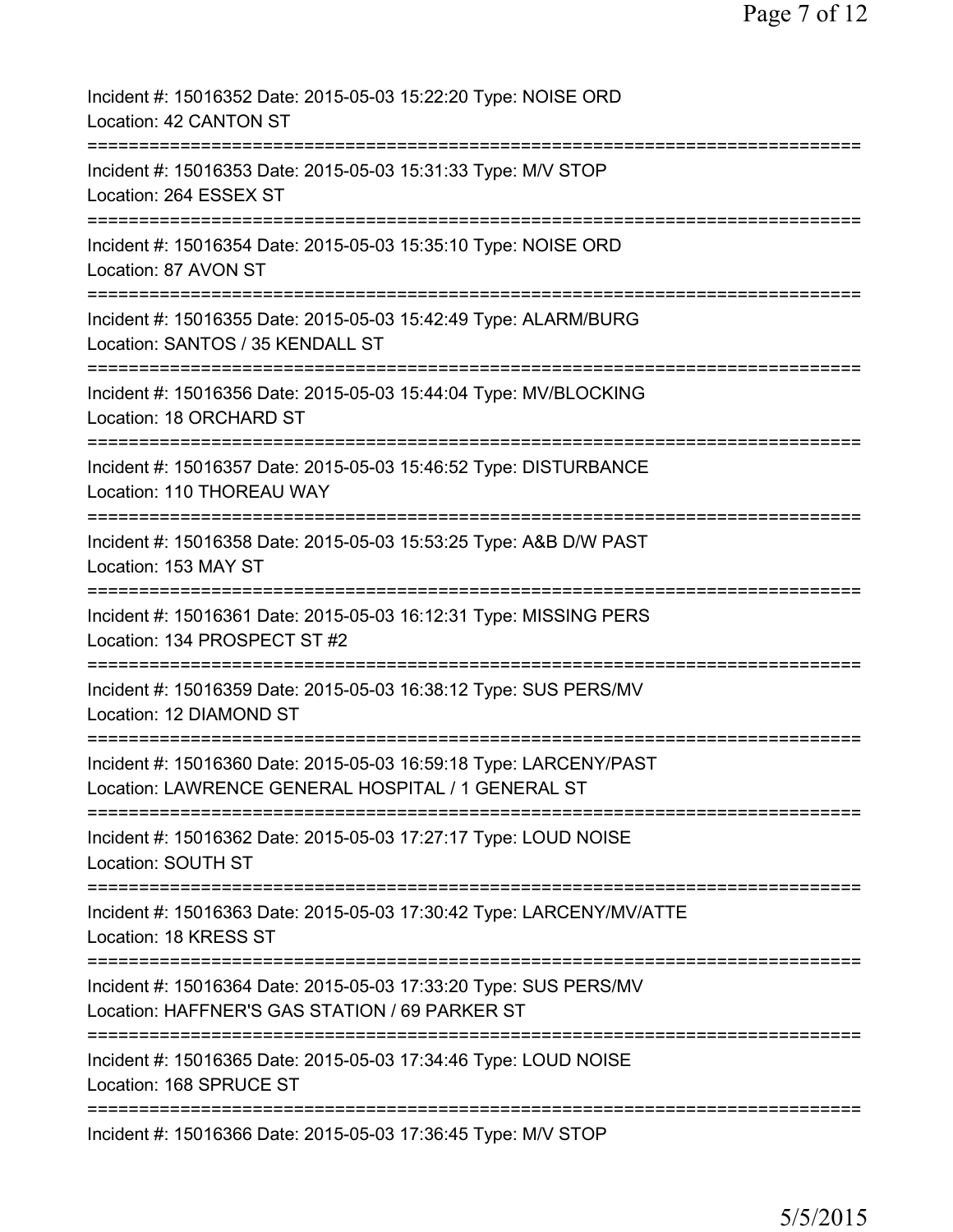| <b>Location: 1 PARKER ST</b>                                                                                                      |
|-----------------------------------------------------------------------------------------------------------------------------------|
| Incident #: 15016367 Date: 2015-05-03 17:46:27 Type: NEIGHBOR PROB<br>Location: 3 PILGRIM RD                                      |
| Incident #: 15016368 Date: 2015-05-03 17:54:51 Type: M/V STOP<br>Location: SOUTH ST                                               |
| Incident #: 15016369 Date: 2015-05-03 17:57:28 Type: DISORDERLY<br>Location: CROWN CORK + SEAL COMPANY / 155 SHEPARD ST           |
| Incident #: 15016370 Date: 2015-05-03 18:03:00 Type: M/V STOP<br>Location: BROADWAY & WATER ST                                    |
| Incident #: 15016371 Date: 2015-05-03 18:10:24 Type: LOUD NOISE<br>Location: 159 CRAWFORD ST                                      |
| Incident #: 15016372 Date: 2015-05-03 18:11:37 Type: LOST PROPERTY<br>Location: LAWRENCE POLICE DEPARTMENT / 90 LOWELL ST         |
| Incident #: 15016373 Date: 2015-05-03 18:15:53 Type: MV/BLOCKING<br>Location: 21 DUCKETT AV<br>================================== |
| Incident #: 15016374 Date: 2015-05-03 18:19:00 Type: M/V STOP<br>Location: WINTHROP AV                                            |
| Incident #: 15016375 Date: 2015-05-03 18:23:39 Type: LOST PROPERTY<br>Location: LAWRENCE POLICE DEPARTMENT / 90 LOWELL ST         |
| Incident #: 15016376 Date: 2015-05-03 18:31:13 Type: M/V STOP<br>Location: ARLINGTON ST & HAMPSHIRE ST                            |
| Incident #: 15016377 Date: 2015-05-03 18:33:15 Type: NOISE ORD<br>Location: 2-4 MAY ST                                            |
| Incident #: 15016378 Date: 2015-05-03 18:34:09 Type: LOUD NOISE<br>Location: BAILEY ST & PHILLIPS ST                              |
| Incident #: 15016379 Date: 2015-05-03 18:44:08 Type: NOISE ORD<br>Location: 21 E HAVERHILL ST                                     |
| Incident #: 15016380 Date: 2015-05-03 18:50:07 Type: A&B PAST<br>Location: HIGH ST & STORROW ST                                   |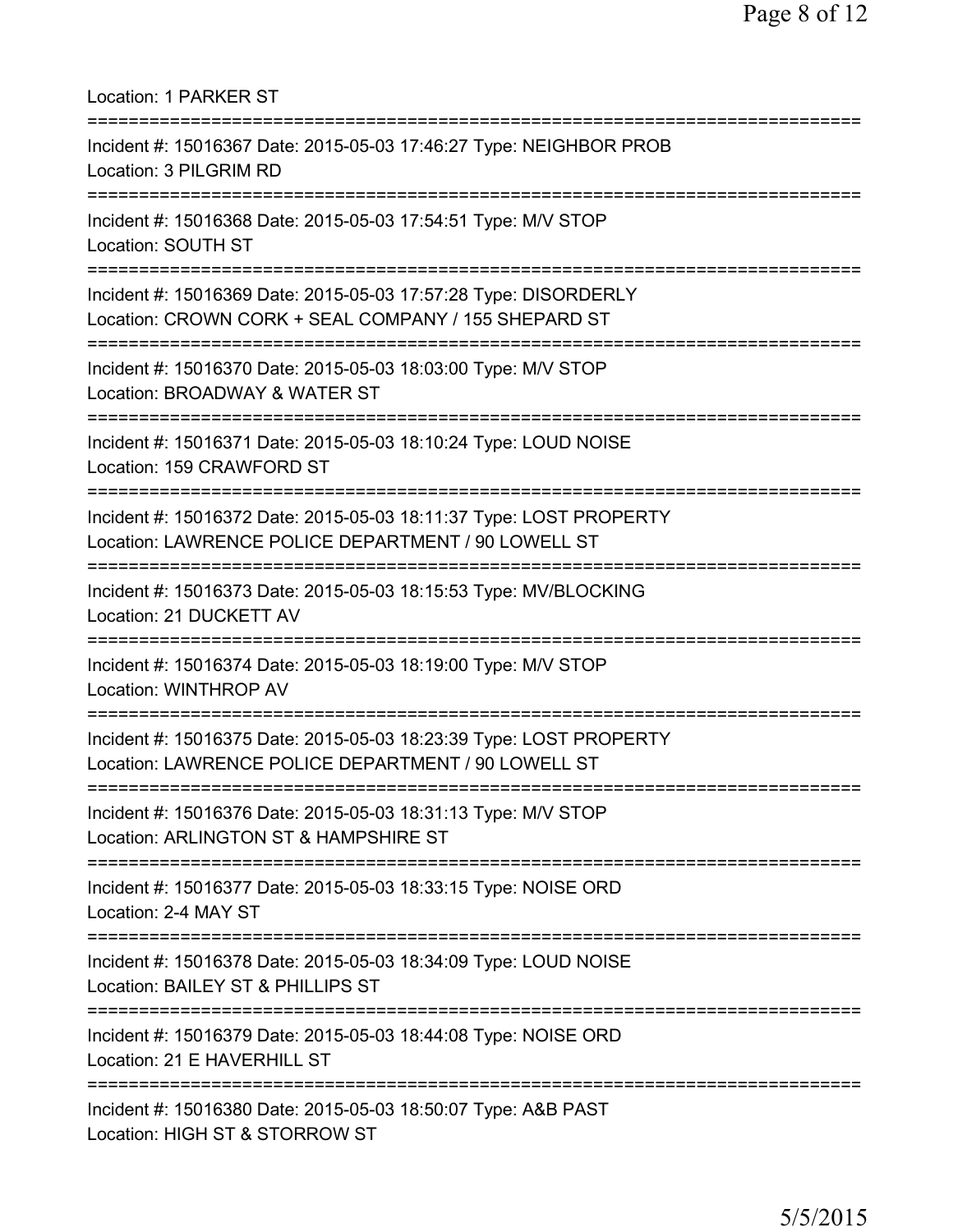| Incident #: 15016381 Date: 2015-05-03 18:51:45 Type: M/V STOP<br>Location: BROADWAY & VALLEY ST                                                          |
|----------------------------------------------------------------------------------------------------------------------------------------------------------|
| Incident #: 15016382 Date: 2015-05-03 18:56:59 Type: MAN DOWN<br>Location: MYRTLE ST & WALNUT ST                                                         |
| Incident #: 15016384 Date: 2015-05-03 19:03:24 Type: M/V STOP<br>Location: BAILEY ST & PHILLIPS ST                                                       |
| Incident #: 15016383 Date: 2015-05-03 19:03:32 Type: E911 HANGUP<br>Location: ALL STAR PIZZA / 499 S BROADWAY<br>==========================              |
| Incident #: 15016385 Date: 2015-05-03 19:18:04 Type: SUS PERS/MV<br>Location: HAFFNER'S GAS STATION / 69 PARKER ST<br>========================           |
| Incident #: 15016386 Date: 2015-05-03 19:21:40 Type: M/V STOP<br>Location: HAFFNER'S GAS STATION / 69 PARKER ST<br>===================================== |
| Incident #: 15016387 Date: 2015-05-03 19:24:30 Type: UNWANTEDGUEST<br>Location: 71 AVON ST FL 1                                                          |
| Incident #: 15016388 Date: 2015-05-03 19:26:37 Type: M/V STOP<br>Location: 200 COMMON ST                                                                 |
| Incident #: 15016389 Date: 2015-05-03 19:34:15 Type: UNKNOWN PROB<br>Location: 38 ARLINGTON ST                                                           |
| Incident #: 15016390 Date: 2015-05-03 19:41:28 Type: M/V STOP<br>Location: COMMON ST & HAMPSHIRE ST                                                      |
| Incident #: 15016391 Date: 2015-05-03 19:48:49 Type: LIC PLATE STO<br>Location: SHOWCASE CINEMA / 6 CHICKERING ST                                        |
| Incident #: 15016392 Date: 2015-05-03 20:04:14 Type: M/V STOP<br>Location: METHUEN ST & NEWBURY ST<br>===============================                    |
| Incident #: 15016393 Date: 2015-05-03 20:07:30 Type: SUS PERS/MV<br>Location: HIGH ST & ALLSTON ST                                                       |
| Incident #: 15016394 Date: 2015-05-03 20:07:47 Type: ALARMS<br>Location: LAWRENCE HIGH SCHOOL / 71 N PARISH RD                                           |
|                                                                                                                                                          |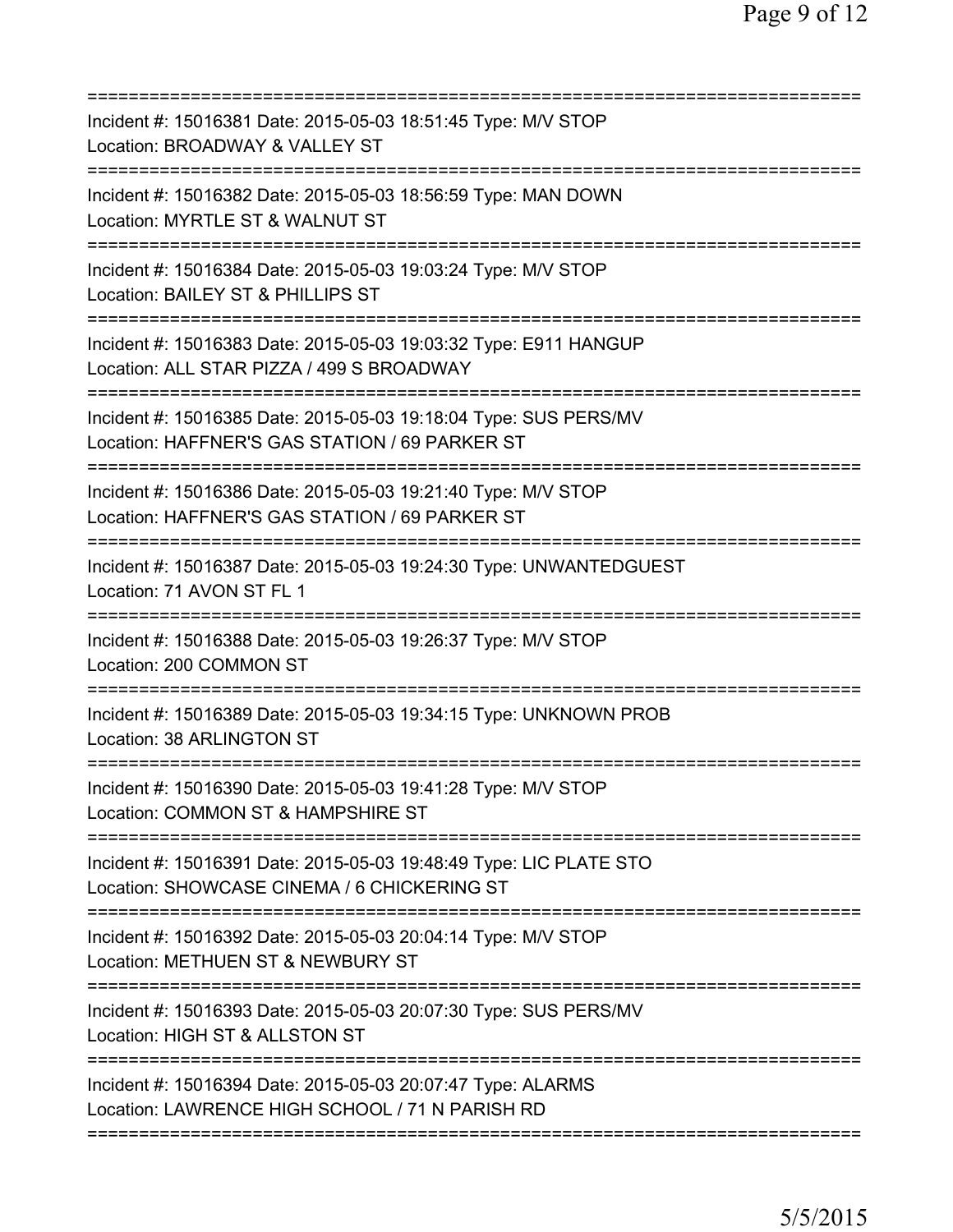| Incident #: 15016395 Date: 2015-05-03 20:08:35 Type: NOISE ORD<br>Location: 8 THORNTON AV<br>=================                               |
|----------------------------------------------------------------------------------------------------------------------------------------------|
| Incident #: 15016396 Date: 2015-05-03 20:10:35 Type: A&B D/W PAST<br>Location: 109 GARDEN ST                                                 |
| Incident #: 15016397 Date: 2015-05-03 20:13:53 Type: UNWANTEDGUEST<br>Location: 233 JACKSON ST #3 FL 1                                       |
| Incident #: 15016398 Date: 2015-05-03 20:27:11 Type: NOISE ORD<br>Location: ATTIKA / 1 MILL ST                                               |
| :===================<br>Incident #: 15016399 Date: 2015-05-03 20:27:34 Type: DOMESTIC/PROG<br>Location: 47 WARREN ST FL 1                    |
| Incident #: 15016400 Date: 2015-05-03 20:33:06 Type: DISTURBANCE<br>Location: LAS PALMAS RESTURANT / 445 ESSEX ST                            |
| ====================================<br>Incident #: 15016401 Date: 2015-05-03 20:37:06 Type: A&B D/W PAST<br>Location: S UNION ST & SALEM ST |
| =====================<br>Incident #: 15016402 Date: 2015-05-03 20:40:39 Type: UNWANTEDGUEST<br>Location: 233 JACKSON ST                      |
| Incident #: 15016403 Date: 2015-05-03 20:46:51 Type: NOISE ORD<br>Location: 14 MELROSE ST FL 1                                               |
| Incident #: 15016404 Date: 2015-05-03 20:49:53 Type: AUTO ACC/NO PI<br>Location: BROADWAY & MANCHESTER ST                                    |
| =========================<br>Incident #: 15016405 Date: 2015-05-03 20:54:28 Type: A&B PAST<br>Location: 182 S UNION ST FL 1                  |
| Incident #: 15016406 Date: 2015-05-03 20:59:05 Type: A&B D/W/ PROG<br>Location: 89 GROTON ST                                                 |
| Incident #: 15016407 Date: 2015-05-03 20:59:31 Type: NOISE ORD<br>Location: 185 BAILEY ST                                                    |
| Incident #: 15016408 Date: 2015-05-03 21:11:57 Type: LOUD NOISE<br>Location: 81 AVON ST                                                      |
| Incident #: 15016409 Date: 2015-05-03 21:16:23 Type: AUTO ACC/UNK PI                                                                         |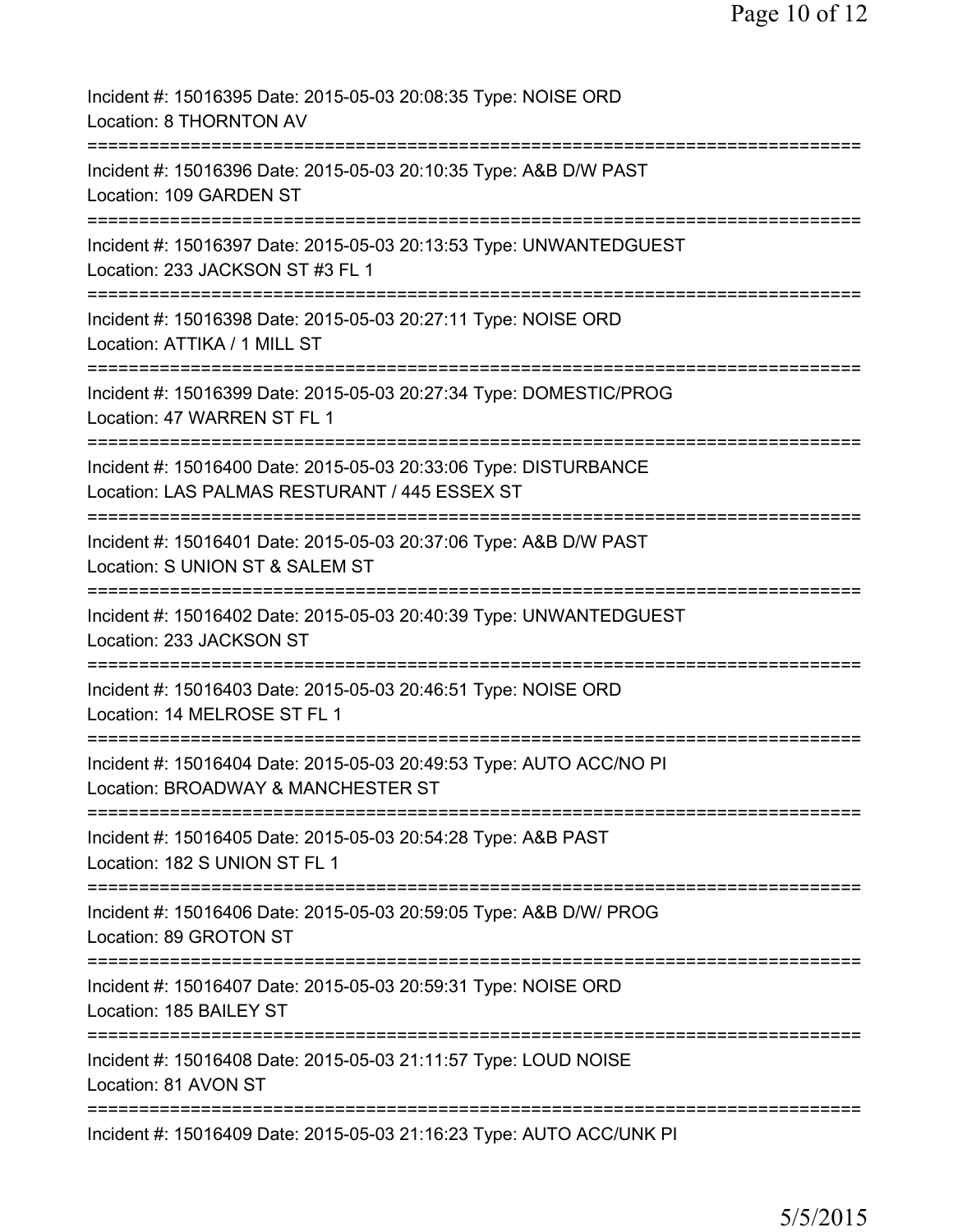Location: 22 UNION ST =========================================================================== Incident #: 15016410 Date: 2015-05-03 21:24:47 Type: DOMESTIC/PROG Location: 520 HAMPSHIRE ST FL 2 =========================================================================== Incident #: 15016411 Date: 2015-05-03 21:26:10 Type: MEDIC SUPPORT Location: 11 SUMMER ST #S110 =========================================================================== Incident #: 15016412 Date: 2015-05-03 21:40:26 Type: M/V STOP Location: LAWRENCE ST & STEARNS AV =========================================================================== Incident #: 15016413 Date: 2015-05-03 21:43:10 Type: M/V STOP Location: GROTON ST & S BROADWAY =========================================================================== Incident #: 15016414 Date: 2015-05-03 21:44:13 Type: UNWANTEDGUEST Location: 44 TREMONT ST FL 2 =========================================================================== Incident #: 15016415 Date: 2015-05-03 21:45:32 Type: ROBBERY ARMED Location: CITY HALL / 200 COMMON ST =========================================================================== Incident #: 15016416 Date: 2015-05-03 21:49:28 Type: SPECIAL CHECK Location: 69 PARKER ST =========================================================================== Incident #: 15016417 Date: 2015-05-03 21:51:07 Type: M/V STOP Location: PARKER ST & SALEM ST =========================================================================== Incident #: 15016418 Date: 2015-05-03 21:53:08 Type: M/V STOP Location: FERN ST & LAWRENCE ST =========================================================================== Incident #: 15016419 Date: 2015-05-03 22:08:31 Type: DOMESTIC/PAST Location: AMESBURY ST & LOWELL ST =========================================================================== Incident #: 15016420 Date: 2015-05-03 22:16:10 Type: M/V STOP Location: BARKER ST =========================================================================== Incident #: 15016421 Date: 2015-05-03 22:25:44 Type: FIRE WORKS Location: BODWELL ST =========================================================================== Incident #: 15016422 Date: 2015-05-03 22:34:43 Type: NOISE ORD Location: 15 WEST ST =========================================================================== Incident #: 15016423 Date: 2015-05-03 22:50:43 Type: MV/BLOCKING Location: 149 WEST ST